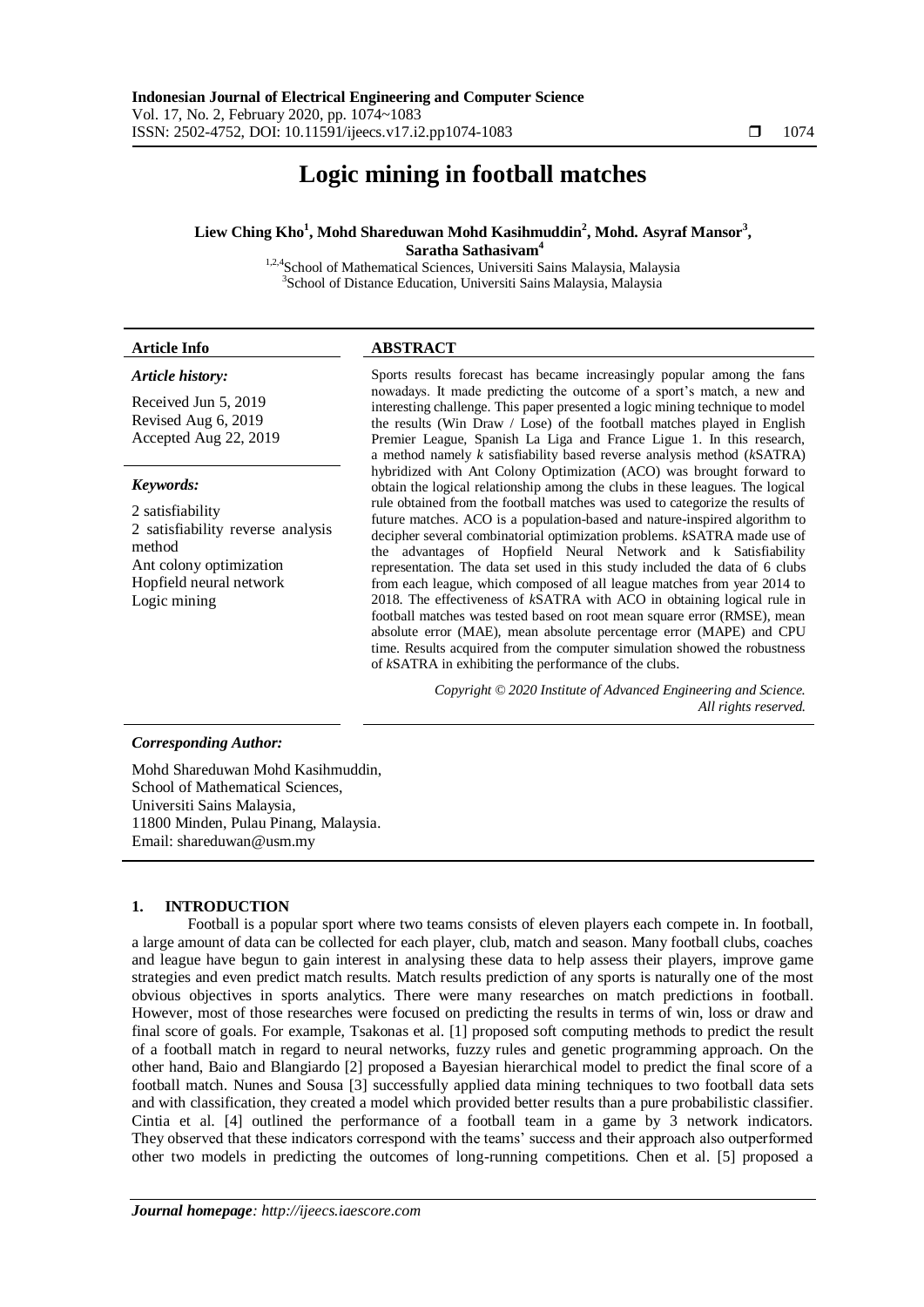decision tree-based multi-modal data mining framework for soccer goal detection. The experimental results have shown that the integration of data mining and multi-modal processing of video was a feasible approach to effectively extract soccer goal events.

Match results prediction can be a really challenging task due to the sport's stochastic nature. Prediction of match outcomes is done before the game starts so the team managers, coaches and players are able to predict the possibilities of winning, draw or losing the game. In team sports, there are two types of analysis that can be conducted: a) individual and b) team analysis. In terms of analysing team performance, current methods [6,7] are mostly to predict the results or number of goals of a certain match. However, such methods has been reported only for special case or event. The method does not provide the generality of the relationship among clubs in the league. Several methods require unnecessary mathematical complexity such as multiple assumptions that disrupt the actual objective of the method. Unfortunately, these assumption and complexity have been proven to cause overfitting in data mining. In this paper, we will employ the 2 Satisfiability based Reverse Analysis method to induce the best logical rule that shows the trend of results among 6 clubs in 3 different football leagues, namely English Premier League (EPL), Spanish La Liga (SLL) and France Ligue 1 (FL1). Through the relationship among the clubs in the league, the team managers, coaches and players of a certain club will be able to forecast the results of the match by taking the results of another club into consideration. Positive outcome prediction will definitely raise the players' spirit. A negative outcome does not necessarily lower the players' spirit but serve as a guidance for them to play exceptionally cautious and possibly come up with a counter strategy.

Swarm intelligence (SI) inspired by optimization have been widely sought after during the last decade. Ant Colony Optimization (ACO) was proposed as a method to solve hard combinatorial optimization problems [8]. By leaving behind a trail of pheromone, ants are able to locate the shortest trail connecting their nest and the food source. Zhang and Crossley [9] proposed that ACO can be utilized to effectively solve optimization problems and ACO produces optimum solution. Zangari et al. [10] have confirmed that binary ACO can achieve moderate results by using a fair number of fitness evaluation. Wang et al. [11] have also shown that binary ACO is useful and adaptive in remote sensing image classification. ACO can present a superior performance compared to other algorithms in terms of fitness value.

Artificial neural network (ANN) learns from the biological nervous system of human beings, for example how information is processed by the brain [12]. Hopfield Neural Network (HNN) is one of the well-known network implemented to solve various optimization problems [13]. HNN shows outstanding learning behaviour. For example, productive learning and retrieval operation. Traditional HNN is susceptible to a few deficiencies [14], so logic programming is embedded to HNN as a single intelligent unit [15].

Logic mining in HNN was proposed by Sathasivam [16] by applying Reverse Analysis method. This method is able to obtain the logical rule among neurons. Mean field theory applied to perform logic programming in HNN has proven to be fruitful in accelerating the computational ability of neuro symbolic integration by Velavan et al. [17]. 2 Satisfiability (2SAT) was discovered to enhance the representation of general SAT itself [18]. This makes 2SAT a suitable approach to represent logical rules in neural network. By considering only 2 literals per clause, the logical complexity in learning the relationship between the variables in real life problem decreases. By hybridizing Reverse Analysis, 2SAT and ACO, a new method, 2 Satisfiability based Reverse Analysis method (2SATRA) with ACO will be utilized to obtain the logical rule of football matches.

#### **2. SATISFIABILITY REPRESENTATION**

2 Satisfiability (2SAT) is a logical rule that comprises of only 2 literals per clause. 2SAT is usually expressed as Boolean formulas called Conjunctive Normal Form (CNF) or Krom formulas. 2SAT consists of three components [19]:

- a) A set of *x* variables,  $v_1, v_2, \ldots, v_x$
- b) A set of literals. A literal can be any variable or a negation of any variable.
- c) A set of *y* definite clauses,  $C_1, C_2, C_3, \dots, C_y$  linked by logical AND ( $\land$ ). Each clause comprises of strictly 2 literals joined by just logical OR  $(\vee)$ .

Each of the variable can only take bipolar value of 1 or -1 which represents true or false respectively. Explicit definition of the 2SAT formula  $P_{2SAT}$  is given by:

$$
P_{2SAT} = \bigwedge_{i=1}^{y} C_i \tag{1}
$$

where  $C_i$  is a list of clause with 2 variables each,

*Logic mining in football matches (Liew Ching Kho)*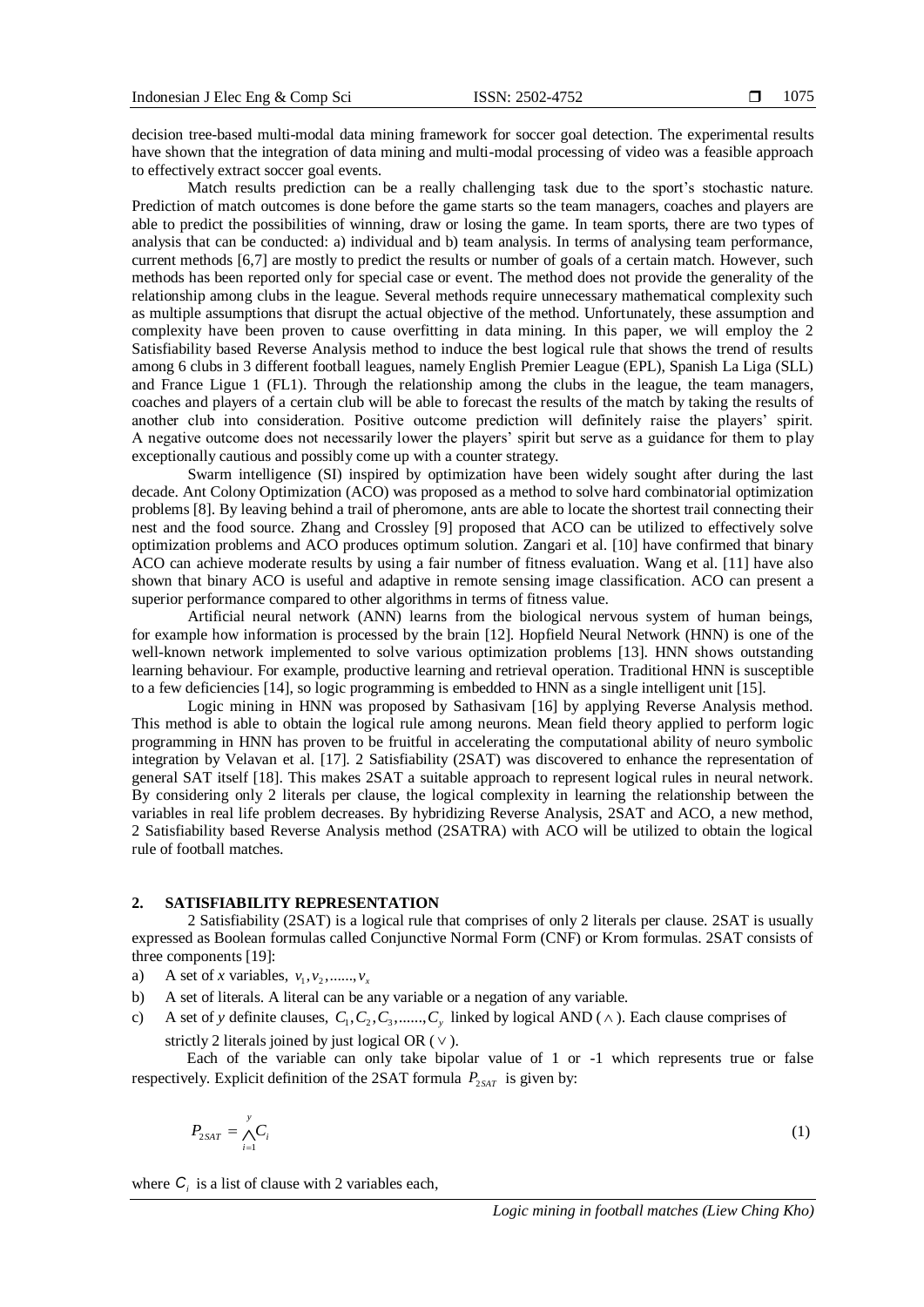$$
C_i = \bigvee_{i=1}^y (m_i, n_i) \tag{2}
$$

The main objective of 2SAT representation is to find the consistent interpretation that make formula  $P_{2SAT}$  become satisfied [20].

#### **3. ANT COLONY OPTIMIZATION**

Ant Colony Optimization (ACO) is simulated by the behaviour of foraging of real ants [8-21]. Real ants traverse the space surrounding their nest in random when searching for food. The ant will evaluate and carry back some of the food to the nest when it find a food source. When travelling back to the nest, the ant will leave a trace of pheromone on the ground. Density of the pheromone it deposits is decided by the amount and value of the food. Pheromones deposited will lead the other ants to the food source. Through the pheromone trails, the ants are able to find short paths from their nest to the food source [22, 23].

ACO algorithm consists of artificial ants (agents) with distinctive functions and structures. The agents work with each other to accomplish a potential unified behaviour for the system as a whole, creating a vigorous system that has the ability to find high quality solutions for problems with a huge search space. Dorigo and Di Caro [24] proposed this system as a metaheuristic to solve COPs. This metaheuristic has been proven to be vigorous and flexible since it has been put into use successfully to different COPs [25]. The ACO algorithm in learning 2SAT is inspired by Changdar et al. [26]:

Step 1: Initialization. Initialize the state of the bitstring,  $S_i$  where  $S_i(t) \in [1, -1]$ .

Step 2: Fitness evaluation. Calculate the fitness of  $S_i(t)$  by using the following equation [27]:

$$
f(S_i(t)) = \sum_{i=1}^{NC} C_i
$$
\n(3)

where *NC* is the number of clause in 2SAT and  $C_i$  is given as follows

$$
C_i = \begin{cases} 1 & True \\ 0 & False \end{cases}
$$
 (4)

Step 3: Pheromone density initialization. Pheromone for each value of candidate group 1 or -1 is represented by a real vector  $T_{ij}(1) = (T_{i1}, T_{i2}, \dots, T_{iU})$  and  $T_{ij}(-1) = (T_{i1}, T_{i2}, \dots, T_{iU})$  where each  $T_{ij}$  is a random number between [0,1],  $i = 1, 2, \dots, V$ ;  $j = 1, 2, \dots, U$ .

Step 4: Visibility density initialization. Visibility density for each value of candidate group 1 or -1 is represented by a real vector  $\eta_{ij}(1) = (\eta_{i1}, \eta_{i2}, \dots, \eta_{iU})$  and  $\eta_{ij}(-1) = (\eta_{i1}, \eta_{i2}, \dots, \eta_{iU})$  where each  $\eta_{ij}$  is a random number between [0,1],  $i = 1, 2, \dots, V$ ;  $j = 1, 2, \dots, U$ .

Step 5: Ant's searching phase. The movement probability of the ant " $k$ "  $(k = 1, 2, \dots, M)$  is defined as follow:

$$
p_{ij}^{k}(-1) = \frac{\left[T_{ij}(-1)\right]^{\alpha} \cdot \left[\eta_{ij}(-1)\right]^{\beta}}{\left[T_{ij}(-1)\right]^{\alpha} \cdot \left[\eta_{ij}(-1)\right]^{\beta} + \left[T_{ij}(1)\right]^{\alpha} \cdot \left[\eta_{ij}(1)\right]^{\beta}}
$$
\n
$$
(5)
$$

where  $\alpha$  ( $\alpha$  > 0) is the relative importance of the pheromone and  $\beta$  ( $\beta$  > 0) is the relative importance of the visibility of the ants. Hence the complementary of the movement is written as follows:

$$
p_{ij}^k(1) = 1 - p_{ij}^k(-1) \tag{6}
$$

where  $p_{ij}^k$  is the probability of movement from the bit "*i*" to the state "*j*" at time *t*.

Step 6: Evaporation. The decrement of pheromone is based on the following equation: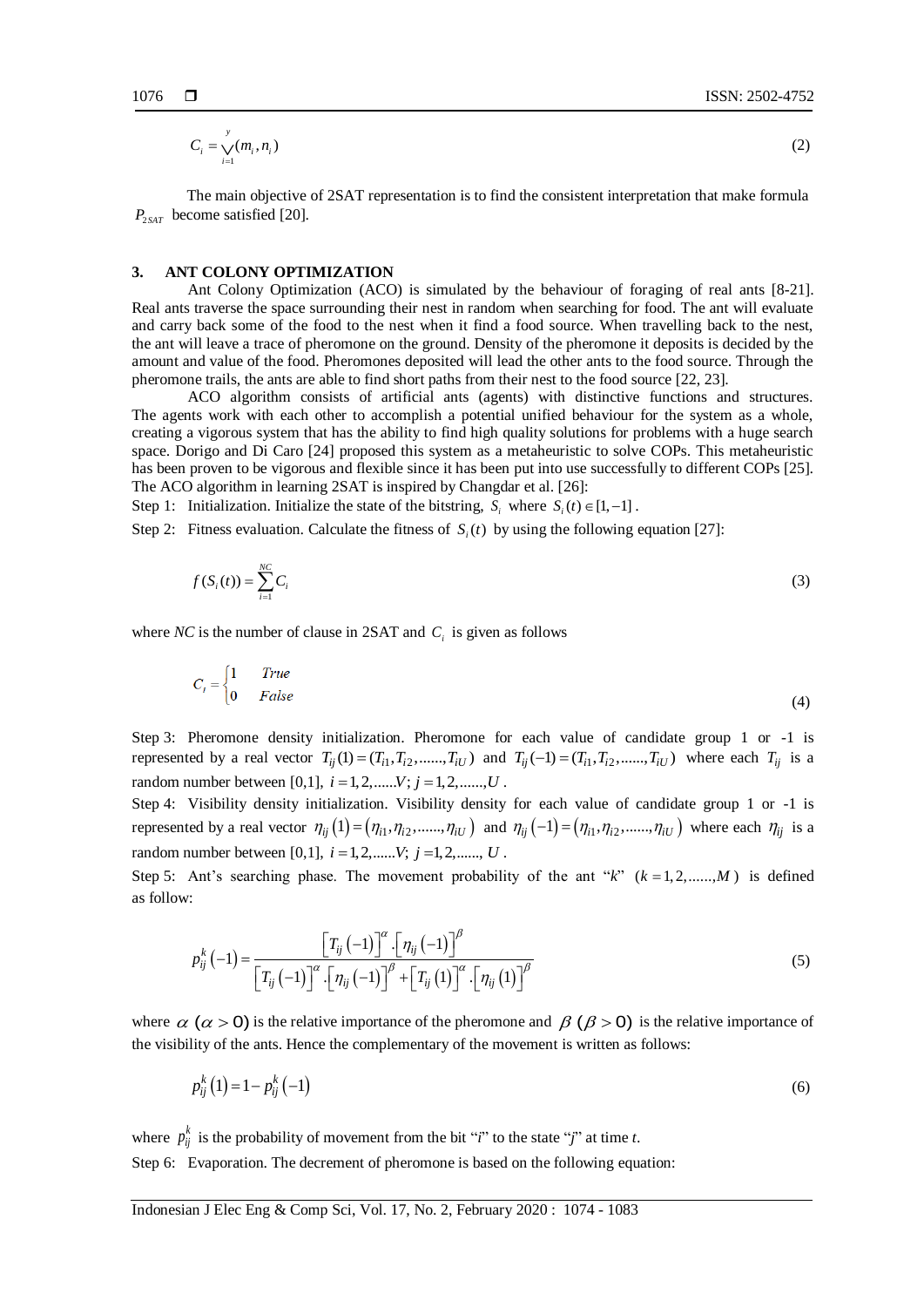$$
\Box \qquad 10
$$

$$
T_{ij}(-1)(t+1) = (1-\rho)T_{ij}(-1)(t) + \Delta T_{ij}^{best}
$$
\n(7)

$$
T_{ij}(1)(t+1) = (1-\rho)T_{ij}(1)(t) + \Delta T_{ij}^{best}
$$
\n(8)

$$
\Delta T_{ij}^{best} = \frac{1}{f\left(S_i^{best}\right)}\tag{9}
$$

where  $\rho$  is the coefficient representing evaporation rate and  $\rho \in [0,1]$ ,  $f(S_i^{best})$  is the number of clause  $for 2SAT$ 

Step 7: Refinement. Calculate the fitness of the solution  $f(S_i)$  by using (3). The optimal solution found so far will be recorded as  $S_i^*(t+1)$ . If  $S_i^*(t+1)$  is superior than  $S_i^*(t)$ , then  $S_i^*(t)$  is replaced by  $S_i^*(t+1)$ . Pheromone density will be updated by using (5). If  $f(S_i) \neq NC$ , repeat Step 4 to Step 8 until pre-determined trial, *Trial* is achieved.

## **4. LOGIC PROGRAMMING IN HOPFIELD NEURAL NETWORK**

Neural network is able to model complex relationships between inputs and outputs also to look for patterns in data. Pattern recognition and function estimation are the reasons why neural networks are utilized in data mining [28]. Several other reseachers [29-31] have also employed neural network in extracting critical relationship among the data. HNN is one of the most commonly used neural network models. It is a simple neural network model that has feedback connections. HNN systematically stores patterns as a content addressable memory (CAM) [32]. HNN is a network of *N* interconnected neurons where the output and input of each neuron is connected. The connection weight from neuron *i* to *j* is denoted by  $w_{ij}$ . In HNN,  $w_{ij} = w_{ji}$ (symmetric networks) and  $w_{ii} = w_{jj} = 0$  (no self-feedback connections). Let  $S_i$  be the state or output of the *i* th unit,  $\theta$  is the pre-defined threshold of unit *i*. For bipolar networks,  $S_i$  is either +1 or -1. General updating rule in HNN is given by:

$$
S_i = \begin{cases} 1 & \text{if } \sum_j w_{ij} S_j > \theta_i \\ -1 & \text{Otherwise} \end{cases}
$$
 (10)

The local field of the network is given by:

$$
h_i(t) = \sum_j w_{ij}^{(2)} S_j + w_i^{(1)}
$$
\n(11)

The updating rule will be:

$$
S_i(t+1) = \text{sgn}\big[h_i(t)\big]
$$
 (12)

The final state of neurons will be examined by using Lyapunov or energy function:

$$
H_{P_{2SAT}} = -\frac{1}{2} \sum_{i} \sum_{j} w_{ij}^{(2)} S_i S_j - \sum_{i} w_{i}^{(1)} S_i
$$
\n(13)

The final energy of HNN is always decreasing with the dynamics. 2SAT in HNN is abbreviated as HNN-2SAT model.

177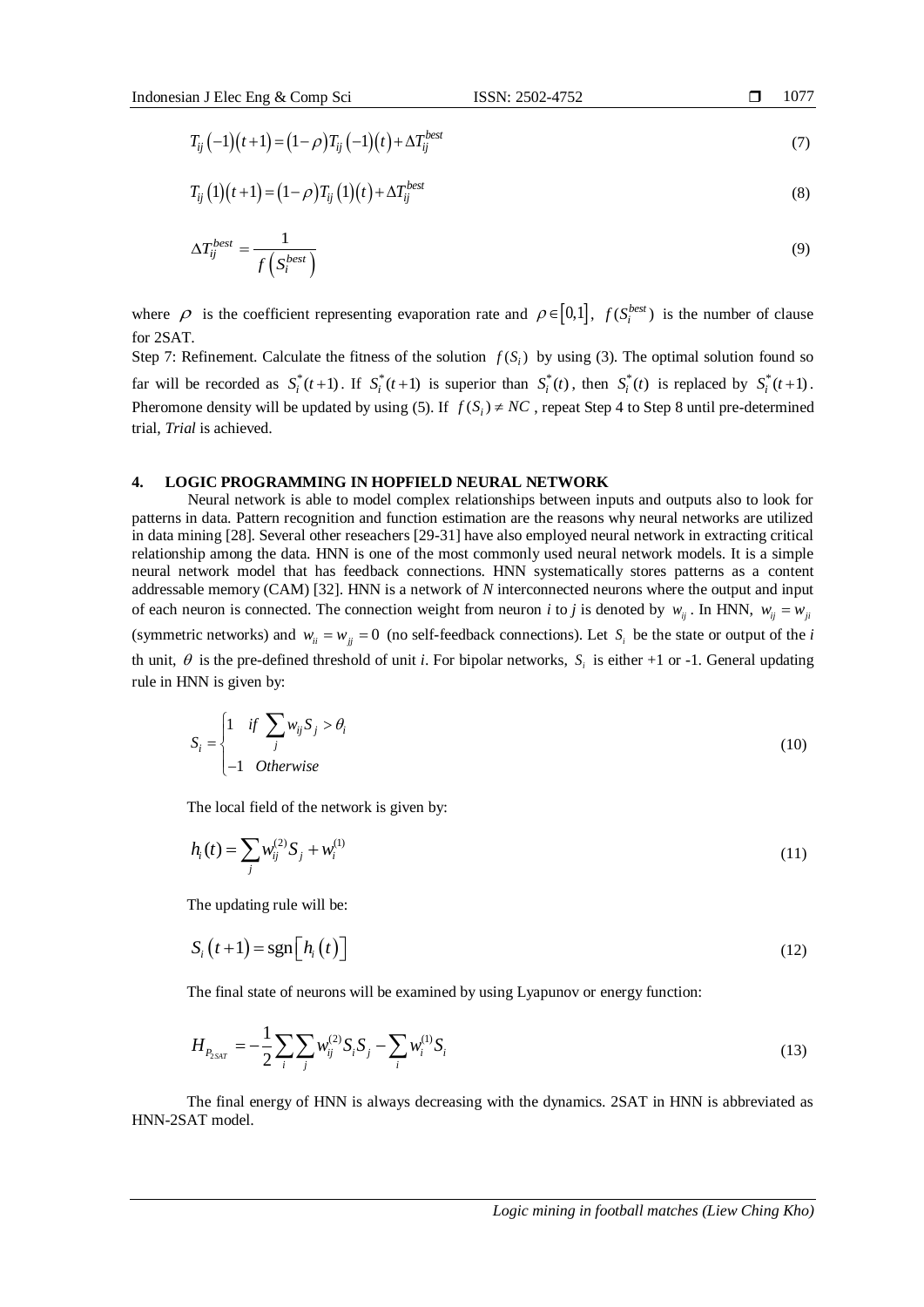# **5. 2 SATISFIABILITY BASED REVERSE ANALYSIS METHOD (2SATRA)**

Logic mining will execute efficiently if the most favourable HNN-2SAT model is used. The neurons (attributes) is represented in bipolar form {-1,1}. By acquiring the synaptic weight between 2 neurons, 2SATRA might be able to reveal the level of their connectedness. Therefore, Wan Abdullah's method [15] is utilized in the learning phase of 2SATRA to figure out the accurate synaptic weight between the two neurons. By considering both neurons C and D where  $S_c \in \{-1,1\}$  and  $S_p \in \{-1,1\}$ , the possible 2SAT clause with its corresponding synaptic weight are summarized in Table 1.

Synaptic Weight  $P = C \vee D$   $P = \neg C \vee D$   $P = C \vee \neg D$   $P = \neg C \vee \neg D$  $W_c$  $0.25$   $-0.25$   $0.25$   $-0.25$ *W<sup>D</sup>*  $0.25$  0.25  $-0.25$   $-0.25$ *WCD* -0.25 -0.25 -0.25 -0.25

Table 1. Possible 2SAT Logic with Its Corresponding Synaptic Weight

As an example, given that neuron *C* and *D* shows 1 and -1 respectively,  $P_3$  will be selected as the clause representation of the data set. In accordance with the nature of the neuron, 2SATRA will convert all the data sets into 2SAT logic. The Figure 1 shows the implementation of 2SATRA.



Figure 1. Algorithm of implementation of 2SATRA

In learning data set, {Win / Draw, Lose} will be converted into bipolar representation {1,-1} respectively. Each football club will be represented in terms of neuron in 2SATRA. Hence, there will be a total of six neurons being considered in this data set. The respective football club and neuron is summarized in Table 2.

Indonesian J Elec Eng & Comp Sci, Vol. 17, No. 2, February 2020 : 1074 - 1083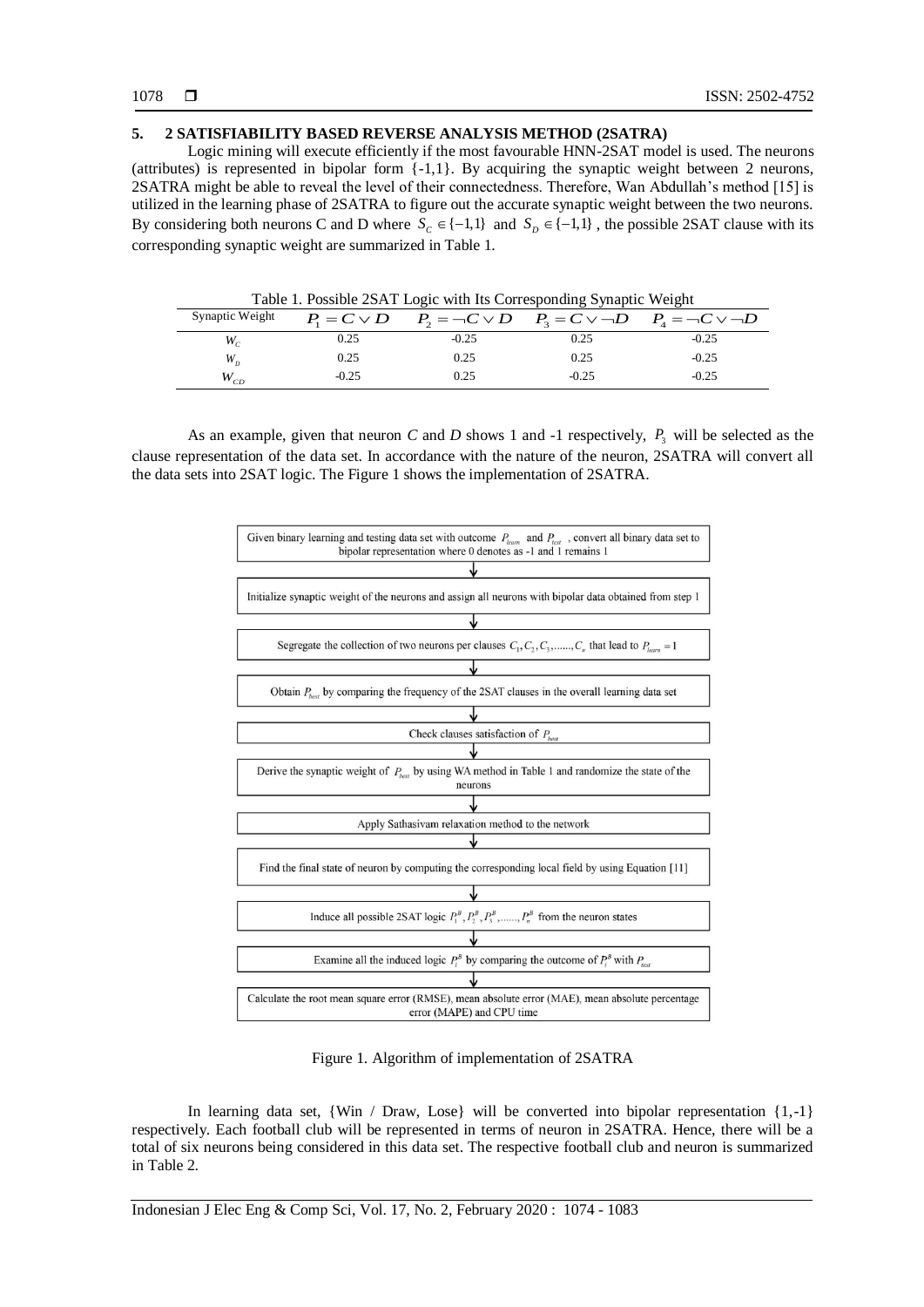1079

| Table 2. Respective Football Club and Neuron |                            |                      |                  |  |  |
|----------------------------------------------|----------------------------|----------------------|------------------|--|--|
| Neuron                                       | EPL                        | SSL                  | FL1              |  |  |
| А                                            | Arsenal $(Ar)$             | Barcelona $(Ba)$     | PSG(Psg)         |  |  |
| в                                            | Chelsea $(Ch)$             | Sevilla $(Se)$       | Lyon $(Ly)$      |  |  |
| C                                            | Liverpool $(Li)$           | Real Madrid (Rm)     | Monaco $(Mo)$    |  |  |
| D                                            | Man. City $(Mc)$           | Atletico Madrid (Am) | Nantes $(Na)$    |  |  |
| Е                                            | Man. United $(Mu)$         | Valencia (Va)        | Marseille $(Ma)$ |  |  |
| F                                            | Tottenham Hotspurs $(S_p)$ | Villareal (Vi)       | Toulouse $(TO)$  |  |  |

In this paper, HNN will be incorporated with ACO in doing 2SAT based Reverse Analysis method (HNN-2SATACO). The proposed model will be compared with the existing model, HNN-2SATES [33]. All outputs that exceed the threshold CPU time, which is 24 hours will be excluded. Both HNN-2SAT models will be implemented in Dev C++ Version 5.11 on a computer equipped with Intel Core i7 2.5GHz processor and 8GB RAM using Windows 8.1. All HNN-2SAT program executions run 100 trials with 100 combination of neurons to reduce statistical error [34].

# **6. PERFORMANCE EVALUATION**

In order to evaluate the efficiency of all HNN-2SAT models, a total of four performance evaluation metrics, namely root mean square error, mean absolute error, mean absolute percentage error and CPU time will be analysed.

#### **6.1. Root Mean Square Error**

Root mean square error (RMSE) is normally used to compute the differences between target value and the actual observed value of the model. The equation for RMSE is defined as [35, 36]

$$
RMSE = \sum_{i=1}^{n} \sqrt{\frac{1}{n} (f_{NC} - f_i)^2}
$$
 (14)

Where  $f_{NC}$  is the total number of 2SAT clauses,  $f_i$  is the fitness of the solution in HNN-2SAT model and *n* is the number of iteration before  $f_i = f_{NC}$ . The best HNN-2SAT model will have the smallest value of *RMSE*.

#### **6.2. Mean Absolute Error**

Mean absolute error (MAE) is the mean of the absolute values of the errors. The error is derived from each difference of  $f_{NC} - f_i$ . MAE is defined by the following equation [37].

$$
MAE = \sum_{i=1}^{n} \frac{1}{n} |f_{NC} - f_i|
$$
\n(15)

Where  $f_{NC}$  is the total number of 2SAT clauses,  $f_i$  is the fitness of the solution in HNN-2SAT model and *n* is the number of iteration before  $f_i = f_{NC}$ . Similar to *RMSE*, the least value of *MAE* indicates the best HNN-2SAT model.

#### **6.3. Mean Absolute Percentage Error**

Mean absolute percentage error (MAPE) is the mean of the absolute values of the errors in percentage terms. MAPE is a measure of accuracy in the percentage form. MAPE can be expressed as [19]

$$
MAPE = \sum_{i=1}^{n} \frac{100}{n} \frac{|f_{NC} - f_i|}{|f_i|}
$$
 (16)

The theory of *MAPE* is very simple, however, it has a crucial flaw. *MAPE* cannot be used if the observed value is zero as it will lead to division by zero. The best HNN-2SAT model will have the lowest percentage of *MAPE*.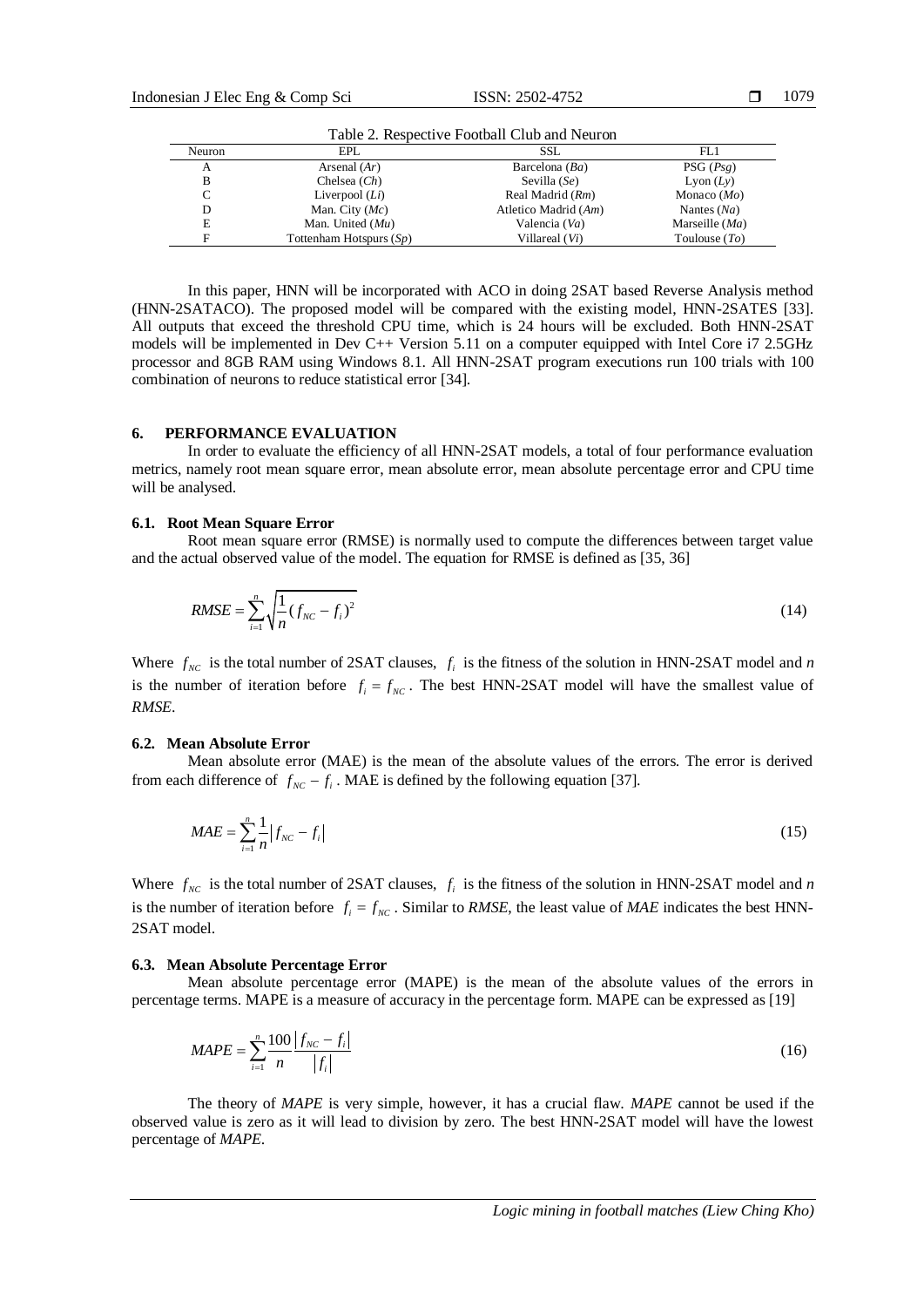#### **6.4. Computational Time**

CPU time is defined as the time required by a particular HNN-2SAT model to finish one execution. CPU time denotes the stability and competency of the HNN-2SAT models. Each simulations will be run on identical processor to cancel off the effect of bad sector and memory build-up. Equation of the CPU time is given by [38]

$$
CPU\_Time = Learning\_Time + Retrieval\_Time
$$
\n
$$
(17)
$$

A good HNN-2SAT model will be able to lessen the computation time in the learning phase. Hence, the best HNN-2SAT model will have the shortest CPU time.

#### **7. RESULTS AND ANALYSIS**

A total of 4 performance evaluation namely RMSE, MAE, MAPE and CPU time were analysed to determine the effectiveness, precision and steadiness of HNN-2SAT in doing 2SATRA. *NC* is defined as the total number of clause and 1 clause has 2 neurons (attributes). Figure 2, Figure 3, Figure 4 and Figure 5 showed the results of RMSE, MAE, MAPE and CPU time respectively for HNN-2SATES and HNN-2SATACO of all 3 leagues. In this execution, 92 data points have been embedded to 2SATRA as learning data and 60 as testing data. 6 clubs of each league were chosen and learning phase for all HNN models will be conducted with different number of *NC*.







Figure 2. RMSE for HNN-2SAT models Figure 3. MAE for HNN-2SAT models



Figure 4. MAPE for HNN-2SAT models Figure 5. CPU Time for HNN-2SAT models

Based on Figure 2, Figure 3 and Figure 4, HNN-2SATACO had significantly lower value of RMSE, MAE and MAPE compared to HNN-2SATES. Learning phase of 2SATRA in HNN-2SATES was trapped in trial and error state and lead to RMSE, MAE and MAPE accumulation. On the contrary, the effect of interaction between the ants and pheromone density helped HNN-2SATACO to diversify candidate solution in search space. Any non-fit solution after pheromone evaporation will be improved further by pheromone density initialization. Two layered optimization mechanism of pheromone initialization and pheromone evaporation reduced the deviation error of the network and results in minimal RMSE, MAE and MAPE. Additionally, the learning error for 2SATRA in both HNN-2SATACO and HNN-2SATES increased as the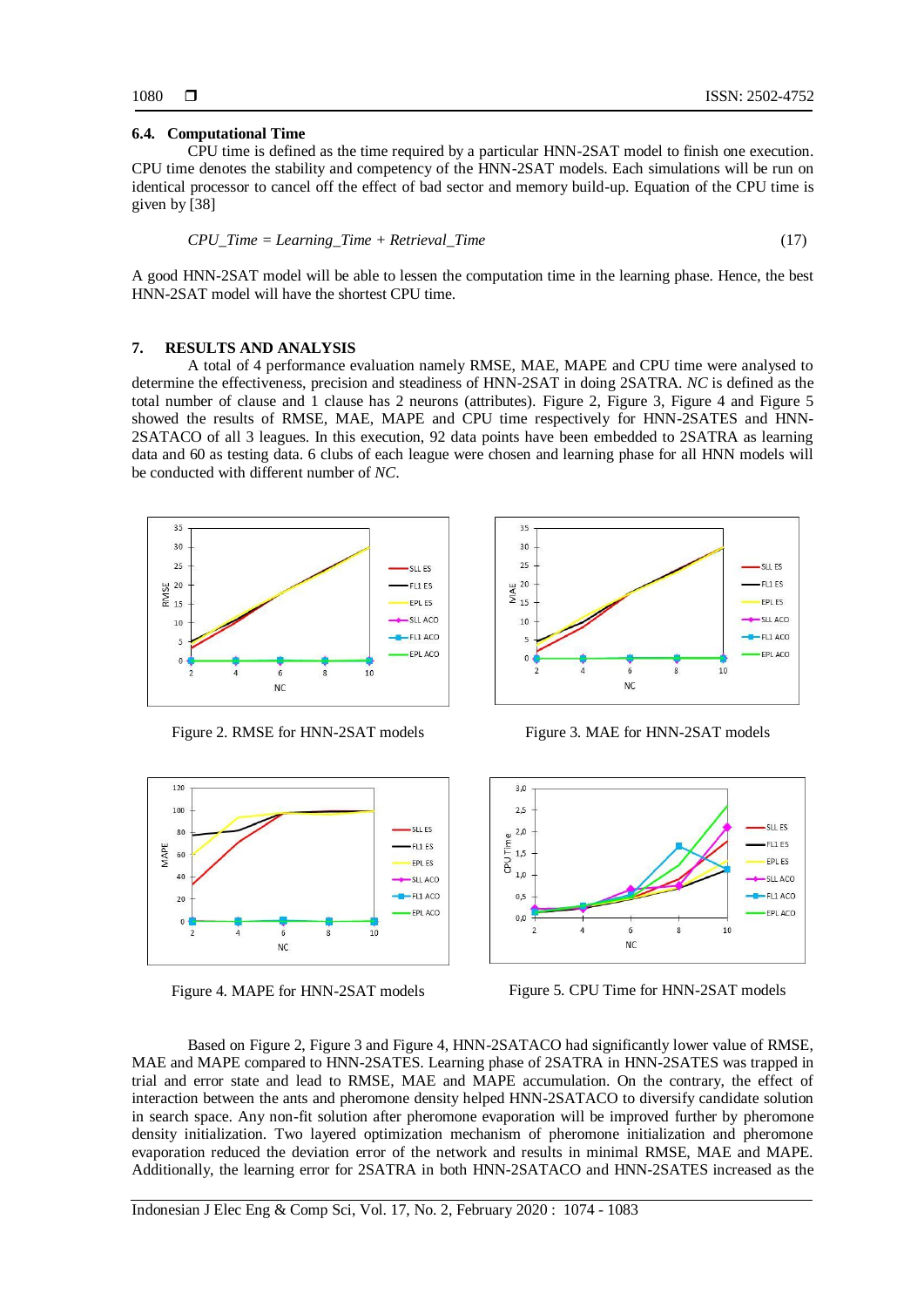number of clause increased. 2SATRA achieved maximum value of RMSE, MAE and MAPE when *NC*=10. As the number 2SAT inconsistencies increased, the probability of getting all satisfied clause decreased dramatically. This was due to the high number of iterations required to satisfy high number of clauses during the learning phase. Based on Figure 5, HNN-2SATACO required a short CPU time to complete a single execution.

This was a result of HNN-2SATACO accentuated on fitness improvement in every iteration. Significantly small error also reduced the CPU time for HNN-2SATACO to complete the learning phase. Conjointly, at *NC*=8 and *NC*=10, HNN-2SATES was observed to have shorter computation time compared to HNN-2SATACO. This was due to HNN-2SATES required less iteration before the network reached relaxation phase. Sathasivam relaxation method [38] was able to lessen neuron oscillation that would prolong the CPU time and hence achieve sub-optimal induced logic,  $P_i^B$ . During learning phase,  $P_i^B$  induced by 2SATRA managed to accomplish an accuracy of 88% (EPL), 90% (SLL) and 91% (FL1). This was because the character of neuron in HNN, rather than oscillating, the neurons had always converged to minimum energy. The results in this paper was not being compared to other existing methods because the approaches were different and incomparable. For example, Huang and Chang [39] managed to achieve an accuracy of 76.9%. However, the research was done on predicting the winner and loser of the match while this paper was considering the relationship among the clubs in the league. The best induced logic,  $P_{best}$  and inconsistent interpretation, *Pinconsistent* for each football league are summarized in Table 3.

|        | Table 3. Best Induced Logic and Inconsistent Interpretation |                                                                                        |
|--------|-------------------------------------------------------------|----------------------------------------------------------------------------------------|
| League | Best induced logic, $P_{best}$                              | Inconsistent interpretation, $P_{inconsistent}$                                        |
| EPL    | $(Ar\vee Ch)\wedge (Li\vee Mc)\wedge (Mu\vee Sp)$           | $(\neg Ar \wedge \neg Ch) \vee (\neg Li \wedge \neg Mc) \vee (\neg Mu \wedge \neg Sp)$ |
| - SLL  | $(Ba \vee Se) \wedge (Rm \vee Am) \wedge (Va \vee Vi)$      | $(\neg Ba \wedge \neg Se) \vee (\neg Rm \wedge \neg Am) \vee (\neg Va \wedge \neg Vi)$ |

According to Table 3, the relationship among the football clubs is shown. A list of key findings are summarized in Table 4.

| Table 4. Key Findings from Induced Logic |  |  |  |  |
|------------------------------------------|--|--|--|--|
|------------------------------------------|--|--|--|--|

 $(Psg \vee Ly) \wedge (Mo \vee Na) \wedge (Ma \vee To)$   $(\neg Psg \wedge \neg Ly) \vee (\neg Mo \wedge \neg Na) \vee (\neg Ma \wedge \neg To)$ 

| League     | Key Findings                                                                                                                |
|------------|-----------------------------------------------------------------------------------------------------------------------------|
| EPL        | In any match week, if Arsenal, Liverpool and Manchester United lost their matches, the rest of the clubs such as            |
|            | Chelsea, Manchester City and Tottenham Hotspurs will have more player options during that week. With that                   |
|            | advantage, club such as Chelsea has the privilege to send their second best team. The implication of the logical rule       |
|            | gives more training time to Chelsea's first team and focus on more important matches. This will reduce the number of        |
|            | injuries faced by the club.                                                                                                 |
| <b>SLL</b> | When Barcelona, Real Madrid and Valencia won or draw in their matches in any match week, Sevilla, Atletico Madrid           |
|            | and Villareal will have to send their best team to try and secure a win. As the logical rule implies that Sevilla, Atletico |
|            | Madrid and Villareal might lose if Barcelona, Real Madrid and Valencia won or draw in a certain match week. For             |
|            | example, the best players of Sevilla will have to be in great condition and concentrate on the match that week.             |
| FL1        | If clubs like Lyon, Monaco and Toulouse lost in a certain match week, the opponents of PSG, Monaco and Marseille            |
|            | could take advantage of it by sending their best players knowing that there's a possibility for club like PSG to send their |
|            | second best team for that week. The logical rule gives precious information not only to the 6 clubs included in this        |
|            | research but also to their opponents in any match week.                                                                     |

The results has shown that 2SATRA has decent potential to obtain logical rule that classifies the results of win draw or lose for a football match. The induced logic can help the football club managers and coaches in deciding the strategies and players that they should play in a certain matchup. Football analysts could also use the induced logic to provide expert discussion during a football game.

## **8. CONCLUSION**

FL1

In this research, 2SATRA is shown to be a brilliant relationship extraction system to model the results of football matches. The effectiveness of 2SATRA in doing logic mining is examined by using 3 data sets from 3 different leagues. The results acquired shows that 2SATRA has decent potential to obtain optimal logic from learned data set. ACO also outperforms ES in extracting the relationship among the football clubs in the league. Future research could be done by utilizing other logical rule such as randomized *k*SAT where *k*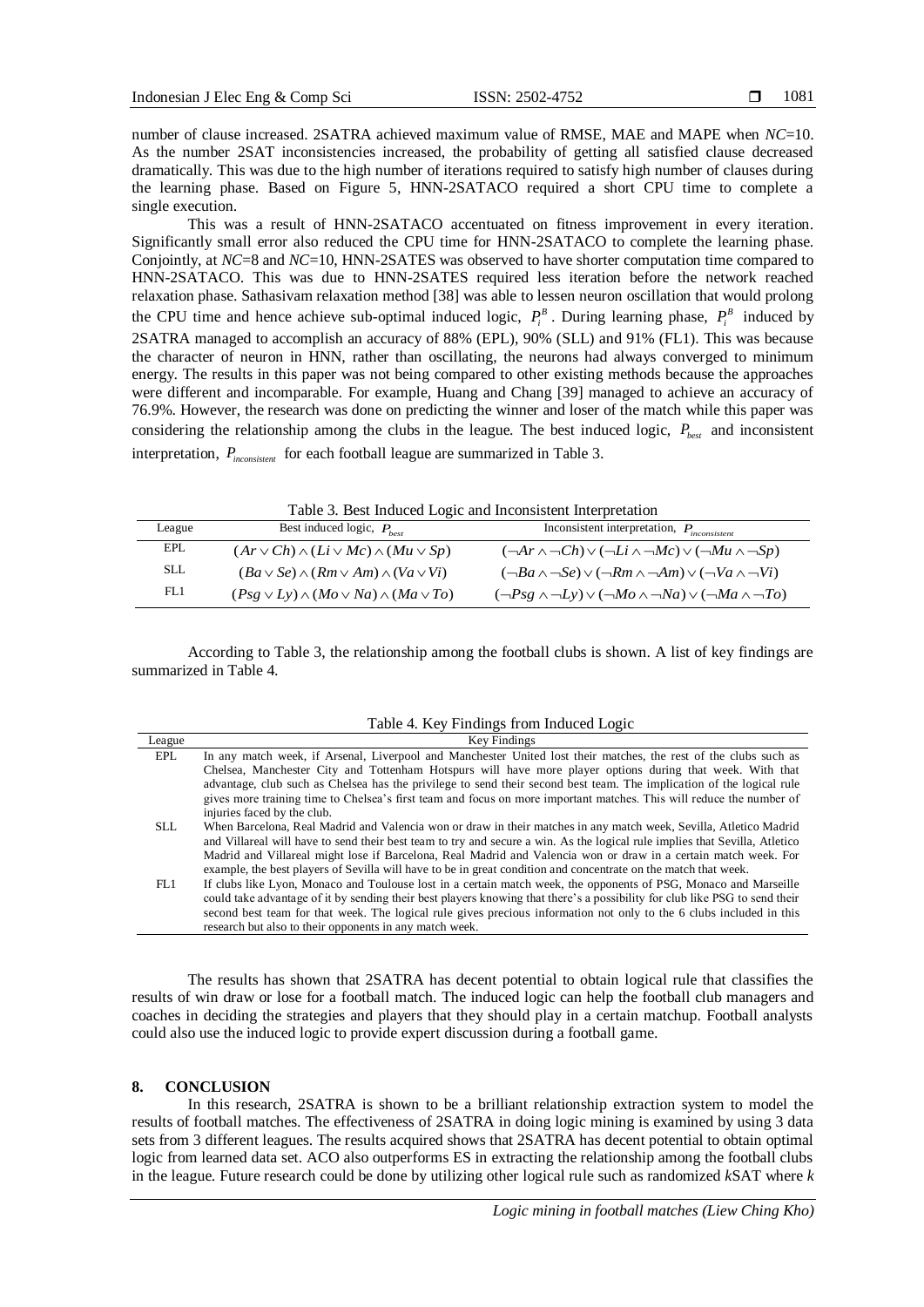>2 or integrating other metaheuristic algorithm such as Particle Swarm Optimization and Artificial Immune System to accelerate the process of learning phase of 2SATRA.

#### **ACKNOWLEDGEMENT**

This research is supported by Universiti Sains Malaysia and Fundamental Research Grant Scheme (FRGS) (203/PMATHS/6711689) by Ministry of Higher Education Malaysia.

#### **REFERENCES**

- [1] A. Tsakonas, *et al*., "*Soft computing-based result prediction of football games*," Proceedings of The First International Conference on Inductive Modelling, vol. 3, pp. 15-21, 2002.
- [2] G. Baio and M. Blangiardo, "Bayesian hierarchical model for the prediction of football results," *Journal of Applied Statistics,* vol. 37, pp. 253-264, 2010.
- [3] S. Nunes and M. Sousa, "*Applying data mining techniques to football data from European championships*," Proceedings of Conferência de Metodologias de Investigação Científica, pp. 4-16, 2006.
- [4] P. Cintia, *et al*., "A network-based approach to evaluate the performance of football teams," *Proceedings of the Machine Learning and Data Mining for Sports Analytics workshop*, 2015.
- [5] S. C. Chen, *et al*., "A decision tree-based multimodal data mining framework for soccer goal detection,". *IEEE International Conference Multimedia and Expo*, vol. 1, pp. 265-268, 2004.
- [6] O. Farzin, *et al*., "Football result prediction with Bayesian network in Spanish league-Barcelona team," *International Journal of Computer Theory and Engineering*, vol. 5, pp. 812-815, 2013.
- [7] K. Gevaria, *et al*., "Football match winner prediction," *International Journal of Emerging Technology and Advanced Engineering*, vol. 10, pp. 364-368, 2015.
- [8] M. Dorigo, "Optimization, Learning and Natural Algorithms," PhD Thesis, Politecnico di Milano, Milano, 1992.
- [9] B. Zhang and P. Crossley, "Reliability improvement using ant colony optimization applied to placement of sectionalizing switches," *Energy Procedia*, vol. 142, pp. 2604-2610, 2017.
- [10] M. Zangari, *et al*., "A decomposition-based binary ACO algorithm for the multiobjective UBQP," *Neurocomputing*, vol. 246, pp. 58-68, 2017.
- [11] M. Wang, *et al*., "Remote sensing image classification based on the optimal support vector machine and modified binary coded ant colony optimization algorithm," *Information Sciences*, vol. 402, pp. 50-68, 2017.
- [12] R. Rojas, "Neural Networks: A Systematic Introduction," Berlin: Springer, 1996.
- [13] J. J. Hopfield and D. W. Tank, ""Neural" computation of decisions in optimization problems," *Biological cybernetics*, vol. 52, pp. 141-152, 1985.
- [14] A. H. Gee, *et al.,* "An analytical framework for optimizing neural networks," *Neural Networks*, vol. 6, pp. 79-97, 1993.
- [15] W. A. T. W. Abdullah, "Logic programming on a neural network," *International journal of intelligent systems*, vol. 7, pp. 513-519, 1992.
- [16] S. Sathasivam, "Logic Mining in Neural Networks," PhD Thesis, University of Malaya, Malaysia, 2006.
- [17] M. Velavan, *et al*., "Mean Field Theory in Doing Logic Programming Using Hopfield Network," *Modern Applied Science*, vol. 10, pp. 154-160, 2015.
- [18] A. A. Maknickas, "How to solve kSAT in polynomial time," *International Journal of Operational Research*, vol. 23, pp. 257-267, 2015.
- [19] M. S. M. Kasihmuddin, "Satisfiability logic programming incorporating metaheuristics in Hopfield neural networks," PhD Thesis, University of Science, Malaysia, 2017.
- [20] M. S. M. Kasihmuddin, *et al*., "Hybrid Genetic Algorithm in the Hopfield Network for Logic Satisfiability Problem," *Pertanika Journal of Science & Technology*, vol. 25, pp. 139-152, 2017.
- [21] M. Dorigo, *et al*., "Ant system: optimization by a colony of cooperating agents," *IEEE Transactions on Systems, Man, and Cybernetics, Part B (Cybernetics),* vol 26, pp. 29-41, 1996.
- [22] S. Goss, *et al*., "Self-organized shortcuts in the Argentine ant," *Naturwissenschaften*, vol 76, pp. 579-581, 1989.
- [23] J. L. Deneubourg, *et al*., "The self-organizing exploratory pattern of the argentine ant," *Journal of insect behaviour*, vol 3, pp. 159-168, 1990.
- [24] M. Dorigo and G. D. Caro, "New Ideas in Optimization," New York: McGraw-Hill, 1999.
- [25] M. Dorigo, *et al*., "Ant algorithms for discrete optimization," *Artificial life*, vol. 5, pp. 137-172, 1999.
- [26] C. Changdar, *et al*., "An ant colony optimization approach for binary knapsack problem under fuzziness," *Applied Mathematics and Computation*, vol. 223, pp. 243-253, 2013.
- [27] S. Harmeling, "Genetic Algorithms and Genetic Programming at Stanford," California: Stanford Bookstore, pp. 206-213, 2000.
- [28] Y. Singh and A. S. Chauhan, "Neural Networks in Data Mining," *Journal of Theoretical & Applied Information Technology*, vol. 5, pp. 37-42, 2009.
- [29] H. Karim, *et al*., "Comparison of Neural Network Training Algorithms for Classification of Heart Diseases," *IAES International Journal of Artificial Intelligence*, vol. 7, pp. 185-189, 2018.
- [30] A. A. Abdullah, et al., "Cervical cancer detection method using an improved cellular neural network (CNN) algorithm," *Indonesian Journal of Electrical Engineering and Computer Science*, vol. 14, pp. 210-218, 2019.